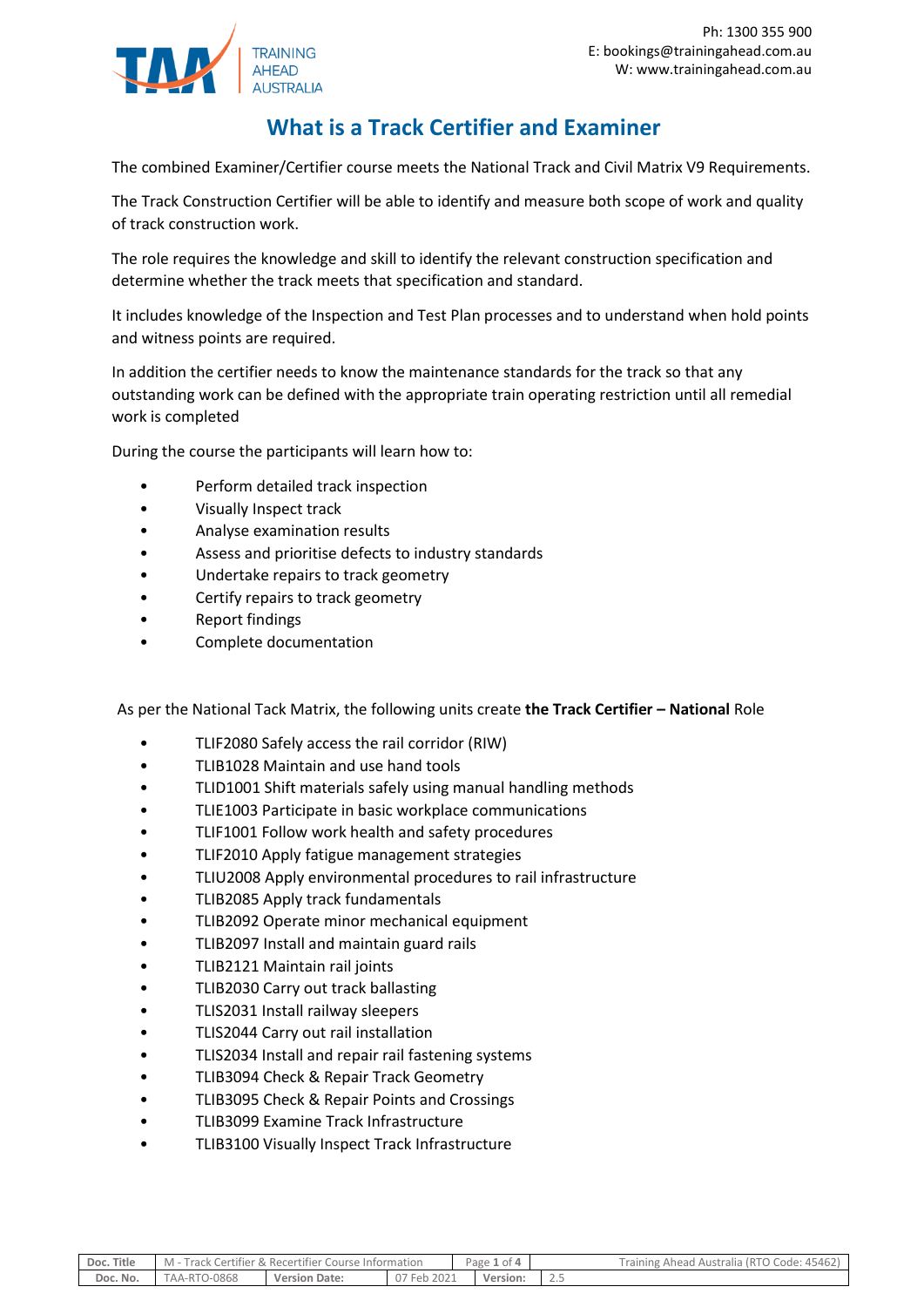

## **Track Certification and Examiner - Recertification**

| <b>Course Name</b>                 | Track Certifier and Examiner (Combined Course) - Recertification                             |  |  |  |  |  |
|------------------------------------|----------------------------------------------------------------------------------------------|--|--|--|--|--|
| <b>Units of Competency for</b>     | • TLIB3094 Check & Repair Track Geometry                                                     |  |  |  |  |  |
| <b>Recertification</b>             | • TLIB3095 Check & Repair Points and Crossings                                               |  |  |  |  |  |
|                                    | · TLIB3099 Examine Track Infrastructure<br>• TLIB3100 Visually Inspect Track Infrastructure  |  |  |  |  |  |
| <b>Duration - Recertification</b>  | Allow for 4 hours per person or full day for a group                                         |  |  |  |  |  |
|                                    |                                                                                              |  |  |  |  |  |
| <b>Class Size</b>                  | Up to 6 students                                                                             |  |  |  |  |  |
| Location                           | Maribyrnong, Newport Rail Skills Centre                                                      |  |  |  |  |  |
| <b>Price</b>                       | \$600 per recertification                                                                    |  |  |  |  |  |
| <b>Student Outcome</b>             | A Statement of Completion will be issued confirming the Recertification                      |  |  |  |  |  |
| Required Evidence before you can   | <b>Rail Industry Workers Card Report</b><br>$\bullet$                                        |  |  |  |  |  |
| book in a recertification date     | Copy of Statement of Attainment (must provide copy of SOA, not an RIW<br>$\bullet$           |  |  |  |  |  |
| (Mandatory)                        | Report)                                                                                      |  |  |  |  |  |
|                                    | TLIB3094 Check & Repair Track Geometry<br>$\circ$                                            |  |  |  |  |  |
|                                    | TLIB3095 Check & Repair Points and Crossings<br>$\circ$                                      |  |  |  |  |  |
|                                    | TLIB3099 Examine Track Infrastructure<br>$\circ$                                             |  |  |  |  |  |
|                                    | TLIB3100 Visually Inspect Track Infrastructure<br>$\circ$                                    |  |  |  |  |  |
|                                    | <b>Pre Start or Pre Work Briefing</b>                                                        |  |  |  |  |  |
|                                    | minimum of 3 on separate occasions<br>$\circ$<br>No older than 6 months old                  |  |  |  |  |  |
|                                    | $\Omega$<br><b>Track Inspection Forms/Integrity Form</b>                                     |  |  |  |  |  |
|                                    | minimum of 3 on separate occasions<br>$\circ$                                                |  |  |  |  |  |
|                                    | No older than 6 months old<br>$\circ$                                                        |  |  |  |  |  |
|                                    | Must match with Pre Start/Pre Work Briefing provided<br>$\circ$                              |  |  |  |  |  |
|                                    | Or                                                                                           |  |  |  |  |  |
|                                    | <b>Track Certification/ Fit for Purpose Form</b>                                             |  |  |  |  |  |
|                                    | minimum of 3 on separate occasions<br>$\circ$                                                |  |  |  |  |  |
|                                    | No older than 6 months old<br>$\circ$                                                        |  |  |  |  |  |
|                                    | Must match with Pre Start/Pre Work Briefing provided<br>$\circ$                              |  |  |  |  |  |
| <b>Further Evidence</b>            | Photos<br>$\bullet$                                                                          |  |  |  |  |  |
| (Not Mandatory but will assist in  | <b>Hazard Assessment</b>                                                                     |  |  |  |  |  |
| confirming competent)              | <b>Supervisor Reports</b>                                                                    |  |  |  |  |  |
|                                    | <b>Toolbox talks</b>                                                                         |  |  |  |  |  |
|                                    | Other forms may be accepted upon discussion with trainer                                     |  |  |  |  |  |
| If not enough evidence if provided | The mandatory evidence is required before a date can be booked with the<br>$\bullet$         |  |  |  |  |  |
|                                    | Trainer/Assessor                                                                             |  |  |  |  |  |
|                                    | If the student cannot provide enough evidence a site visit for practical<br>٠                |  |  |  |  |  |
|                                    | observations will be required at the cost of the student                                     |  |  |  |  |  |
| <b>Assessment Type</b>             | Theory, observation, conversation, Evidence Portfolio                                        |  |  |  |  |  |
| <b>Course Expires After</b>        | The original Statement of Attainment never expires however industry standard is              |  |  |  |  |  |
|                                    | every 2 years for recertification                                                            |  |  |  |  |  |
| <b>What to Bring and Wear</b>      | Full PPE including work boots, high vis shirt, hard hat, appropriate gloves and<br>$\bullet$ |  |  |  |  |  |
|                                    | goggles                                                                                      |  |  |  |  |  |
|                                    | Form of identification (eg. Drivers Licence etc)                                             |  |  |  |  |  |
| <b>Nationally Accredited</b>       | No. A Recertification Certificate of Achievement will be issued                              |  |  |  |  |  |

| Doc. Title | - Track Certifier & Recertifier Course Information<br>$M -$ |                      |                    | Page 2 of 4 |   | Training Ahead Australia (RTO Code: 45462) |
|------------|-------------------------------------------------------------|----------------------|--------------------|-------------|---|--------------------------------------------|
| Doc. No.   | TAA-RTO-0868                                                | <b>Version Date:</b> | Feb.<br>2021<br>U. | Version:    | ر |                                            |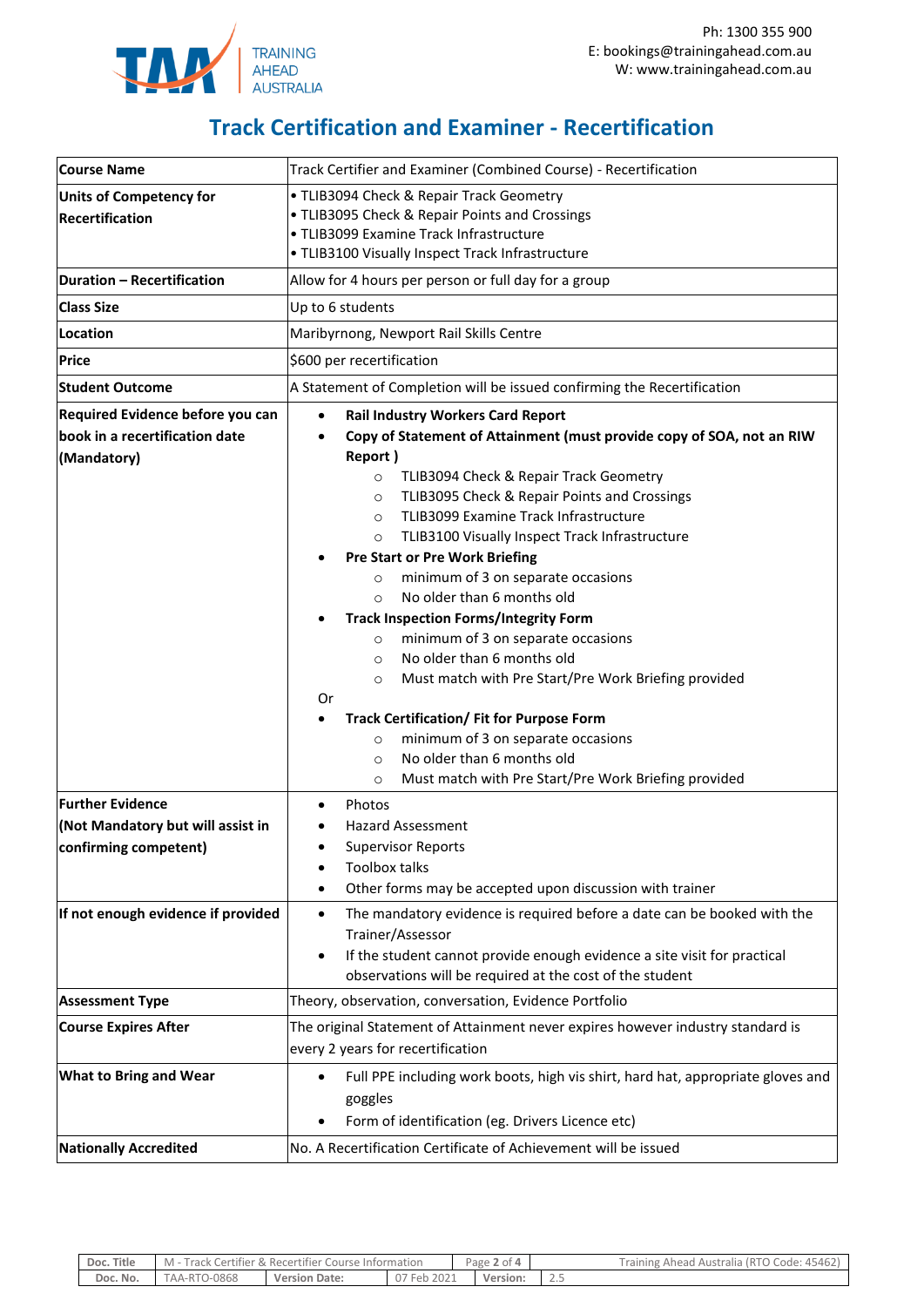

## **Track Certification and Examiner – Full Course**

| <b>Course Name</b>                                                         | Track Certification and Examiner - Full Course                                                                                                                                                                                                                                                                                                                                                                                                                                                                                                                                                                                                                                                                                                                                                                                                                                                                                                                       |  |  |  |  |
|----------------------------------------------------------------------------|----------------------------------------------------------------------------------------------------------------------------------------------------------------------------------------------------------------------------------------------------------------------------------------------------------------------------------------------------------------------------------------------------------------------------------------------------------------------------------------------------------------------------------------------------------------------------------------------------------------------------------------------------------------------------------------------------------------------------------------------------------------------------------------------------------------------------------------------------------------------------------------------------------------------------------------------------------------------|--|--|--|--|
| <b>Duration</b>                                                            | 5 day course + infield logbook                                                                                                                                                                                                                                                                                                                                                                                                                                                                                                                                                                                                                                                                                                                                                                                                                                                                                                                                       |  |  |  |  |
| Cost (per person)                                                          | \$2,000 (GST Free)                                                                                                                                                                                                                                                                                                                                                                                                                                                                                                                                                                                                                                                                                                                                                                                                                                                                                                                                                   |  |  |  |  |
| Location                                                                   | Newport Rail Academy<br>٠<br>Maribyrnong Office                                                                                                                                                                                                                                                                                                                                                                                                                                                                                                                                                                                                                                                                                                                                                                                                                                                                                                                      |  |  |  |  |
| <b>Course Time</b>                                                         | 8:00am to 5:00pm<br>Please arrive 30 minutes before the scheduled start time to complete enrolment prior<br>to course commencing.                                                                                                                                                                                                                                                                                                                                                                                                                                                                                                                                                                                                                                                                                                                                                                                                                                    |  |  |  |  |
| <b>Description</b>                                                         | This course is intended for people who are seeking to further their career in rail<br>infrastructure as a Track Certifier or Track Examiner.                                                                                                                                                                                                                                                                                                                                                                                                                                                                                                                                                                                                                                                                                                                                                                                                                         |  |  |  |  |
| <b>Units of Competency</b>                                                 | <b>Statement of Attainment:</b><br>TLIB3094 - Check & Repair Track Geometry (Release 1)<br>TLIB3095 - Check & Repair Points and Crossings (Release 1)<br>$\bullet$<br>TLIB3099 - Examine Track Infrastructure (Release 1)<br>$\bullet$<br>TLIB3100 - Visually Inspect Track Infrastructure (Release 1)<br>$\bullet$                                                                                                                                                                                                                                                                                                                                                                                                                                                                                                                                                                                                                                                  |  |  |  |  |
| <b>TAA Admission Requirements</b>                                          | Based on industry consultation, TAA has the following admission requirements.<br>Students are required provide the following Statement of Attainments:<br>TLIF2080 Safely access the rail corridor<br>$\circ$<br>TLIB1028 Maintain and use hand tools<br>$\circ$<br>TLID1001 Shift materials safely using manual handling methods<br>$\circ$<br>TLIE1003 Participate in basic workplace communications<br>$\circ$<br>TLIF1001 Follow work health and safety procedures<br>$\circ$<br>TLIF2010 Apply fatigue management strategies<br>$\circ$<br>TLIU2008 Apply environmental procedures to rail infrastructure<br>$\circ$<br>TLIB2085 Apply Track Fundamentals<br>$\circ$<br>Students are required to organise with an employer to complete the infield<br>logbook hours with. TAA does not organise work placement<br>TAA requires all students to be 18 years of age or older<br>It is recommended that students complete the full TLI21315 Certificate II in Rail |  |  |  |  |
|                                                                            | Infrastructure prior to enrolling in this course.                                                                                                                                                                                                                                                                                                                                                                                                                                                                                                                                                                                                                                                                                                                                                                                                                                                                                                                    |  |  |  |  |
| <b>TAA Administration</b><br><b>Requirements</b><br>What to Bring and Wear | The practical will be completed in a simulated rail corridor and full PPE will be<br>required. The following PPE is a mandatory requirement:<br>Work boots - ankle supportive, steel capped and lace up<br>Long pants<br>Long sleeve high visibility shirt or high visibility vest<br>Eye protection - safety glasses<br>Hard hat<br>Safety gloves                                                                                                                                                                                                                                                                                                                                                                                                                                                                                                                                                                                                                   |  |  |  |  |
|                                                                            | If PPE is not provided, it can be purchased from the Training Ahead office for \$40<br>(This includes a hard hat, vest, gloves, safety glasses)                                                                                                                                                                                                                                                                                                                                                                                                                                                                                                                                                                                                                                                                                                                                                                                                                      |  |  |  |  |

| Doc. Title | - Track Certifier & Recertifier Course Information<br>$M -$ |                      |             | Page 3 of 4 |          |       | Training Ahead Australia (RTO Code: 45462) |
|------------|-------------------------------------------------------------|----------------------|-------------|-------------|----------|-------|--------------------------------------------|
| Doc. No.   | 0-0868<br><b>AA-RT</b>                                      | <b>Version Date:</b> | 2021<br>Feb |             | Version: | ت ، ک |                                            |